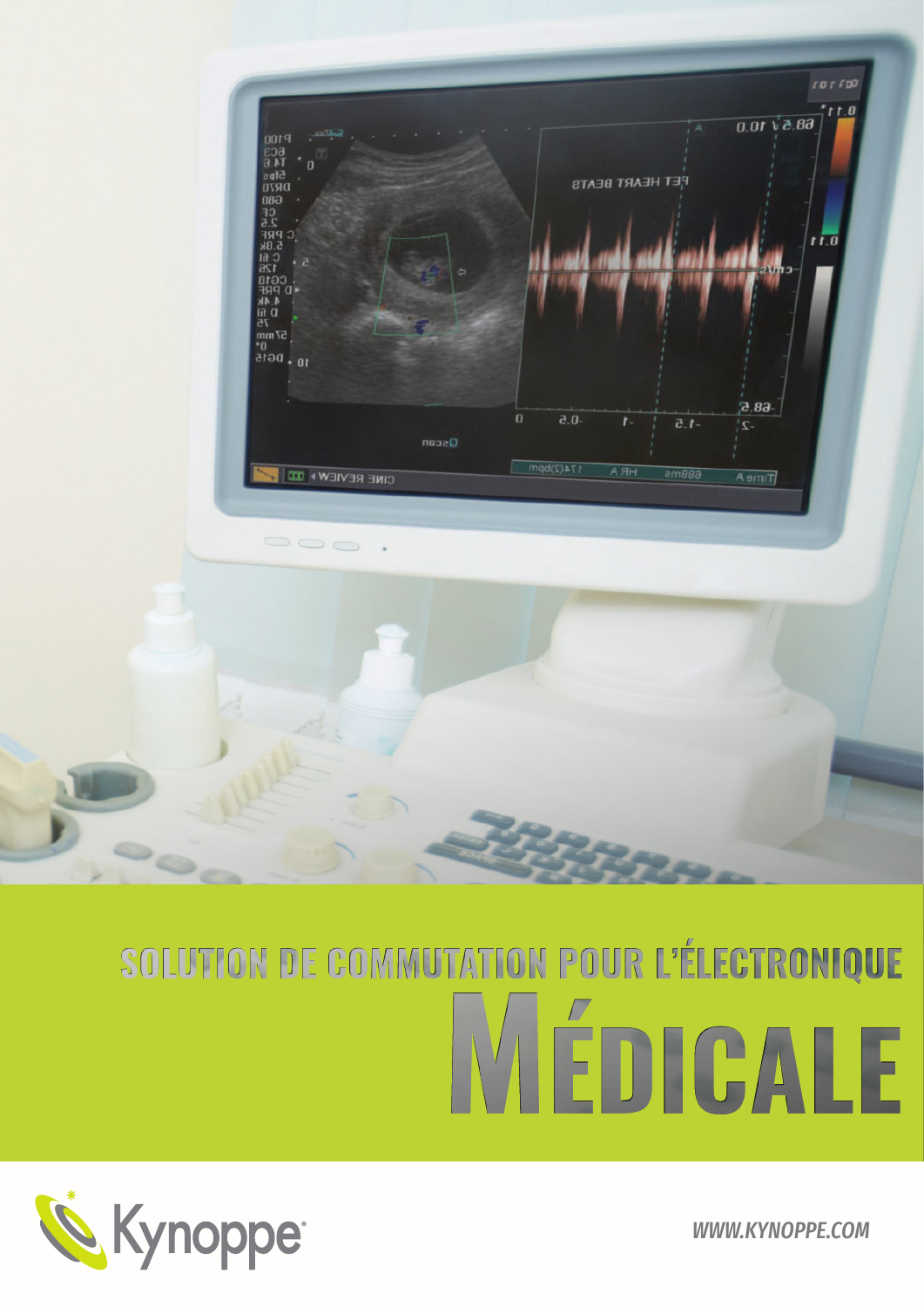# UR LES APPLICATIONS

Le vocable générique « médical » intègre toutes les composantes santé - appareils électroniques de mesure, de diagnostic et d'intervention - y compris celles appliquées aux nouveaux modes personnels d'appréhender et suivre sa santé. Cette tendance soi-même fait naître de nouveaux besoins en terme d'appareils médicaux alliant technicité, simplicité d'emploi, fiabilité et connectivité 4,0, dont les industries du médical trouvent là de réelles opportunités de développement auxquelles Kynoppe s'associe en étroite offre de collaboration.



Quelques soient vos besoins, l'équipe de Kynoppe, qui opère depuis de nombreuses années sur le macro-marché de la commutation et de l'interfaçage de l'Homme avec la Machine, met à votre disposition son offre technologique étendue, sa réactivité, sa flexibilité et son expérience terrain.

Kynoppe est bien plus qu'un distributeur... c'est le commercial, logistique nartenaire  $\rho t$ technologique clé et privilégié d'industriels de renom spécialistes de la commutation (ITW Switches, Giovenzana, Tacthill, Interlink Electronics, Everswitch), mutualisant l'ensemble de leurs savoir-faire en une unique offre globale complète et qualifiée.

Kynoppe est bien plus qu'un fournisseur... c'est votre interface technique pour la conception, la personnalisation, la sélection de l'I.H.M. qui saura le mieux répondre à vos impératifs fonctionnels pour que la commutation soit au service de votre application.

Somme toute, Kynoppe est votre switching expent.













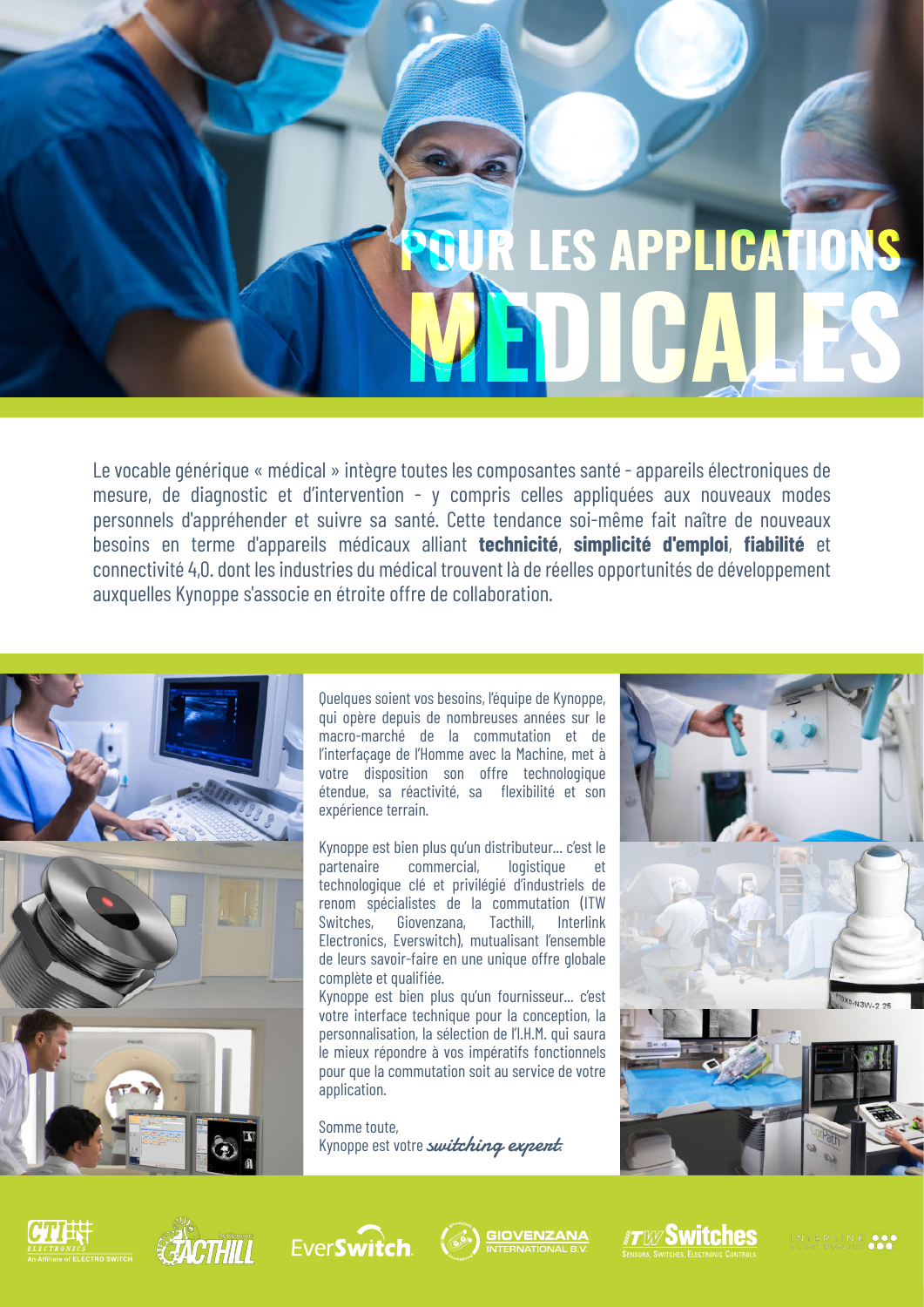

### **Joysticks INDUCTIFS**

SÉRIE FIOOO

- $-$  NFMA 4 IP66
- Fonctionne de -40 $^{\circ}$ C à +80 $^{\circ}$ C - Durée de vie > 10 millions de cycles
- Encombrement ultra-réduit (42x42mm)

- Pas de détérioration du signal dans le temns - Versions OEM ou en boîtier durci Inox (USB/PS2)



# trackballs, trackpads **CLAVIERS**

#### SÉRIF KU

 $-$  NEMA 4 - IP66 - Touches en parylène : haute résistance à la pénétration fongique, bactérienne, virale ou chi- - Versions OEM ou en boîtier Inox mique

- Résistance aux agents stérilisants chimiques. germicides ou eau de javel



# **D'ARRÊT D'URGENCE** SÉRIES PLML, K16, SOAU

- Haute performance et résistants - Diamètre percage 16 ou 22mm IP67 et IP69K -vContact à ouverture positive (PLML)<br>//e Contact auto-protégé (PLML) Versions Lumineuses (SOAU)

#### *interrupteurs* **A LEVIER**

**boutons** 

#### **SÉRIES 77.87.88**

- Jusqu'à 20A - 150Vac - Jusqu'à 4 pôles - Très grand choix de leviers, fonctions, canons, finitinns Etanchéité IP67 par capuchon silicone

- Adaptation et intégration aisée.

#### solutions «TOUCHLESS»

#### **SÉRIES SOIR, WIZTOUCH**

- Étanchéité IP68 & IP68
- Diamètres de perçage 22 ou 28mm
- Corps Inox résistant
- Versions lumineuses à LED
- Aucun contact physique grâce à la technologie Infrarouges
- Détection programmable de 5 à 80 cm

#### **boutons poussoirs SENSITIFS**

#### **SÉRIES LUPO, DRAGON**

**STOP** 

- Étanchéité IP68 & IP68 - Diamètres de perçage de 16 à 30mm ¢ Technologies capacitive et piézoélectrique Versions lumineuses mono, bi-couleur ou RGB - Résistance aux agents stérilisants chimiques, germicides ou eau de javel



#### **boutons poussoirs MÉTALLIQUES**

#### SÉRIES 48M, SOAV, ORION

- Jusqu'à 15A 250 Vac
- Jusqu'à 4 contacts NONC
- Ftanchéité IP67
- Résistance IK10
- Diamètre de perçage de 12 à 40mm
- Versions lumineuses à LED Logos lumineux personnalisés

#### *indicateurs lumineux* **A LED**



#### SÉRIES SOIN

- Diamètre de perçage 6 à 30mm
- Alimentation de 3 à 220V
- Etanchéité IP67
- Corns Inox, Aluminium ou Laiton Nk
- Versions mono, bi-couleur ou RGB

#### **Capteurs FSR de FORCE & POSITION**

#### SÉRIES FSR40, FSR40X

Détection de 0,3N à 150N Très grande durabilité Facteur de forme ultra-mince Facilité d'intégration éprouvée

#### Mini & **MICRORUPTEURS**

#### SÉRIES 16, 18, 26, MTC, Kw

- Contacts SPST, SPDT, DPDT Versions étanches IP67 Jusqu'à 500K cycles (s18)
- Leviers plats, à galets ...
- Cosses à souder, pins PCB, sortie fils